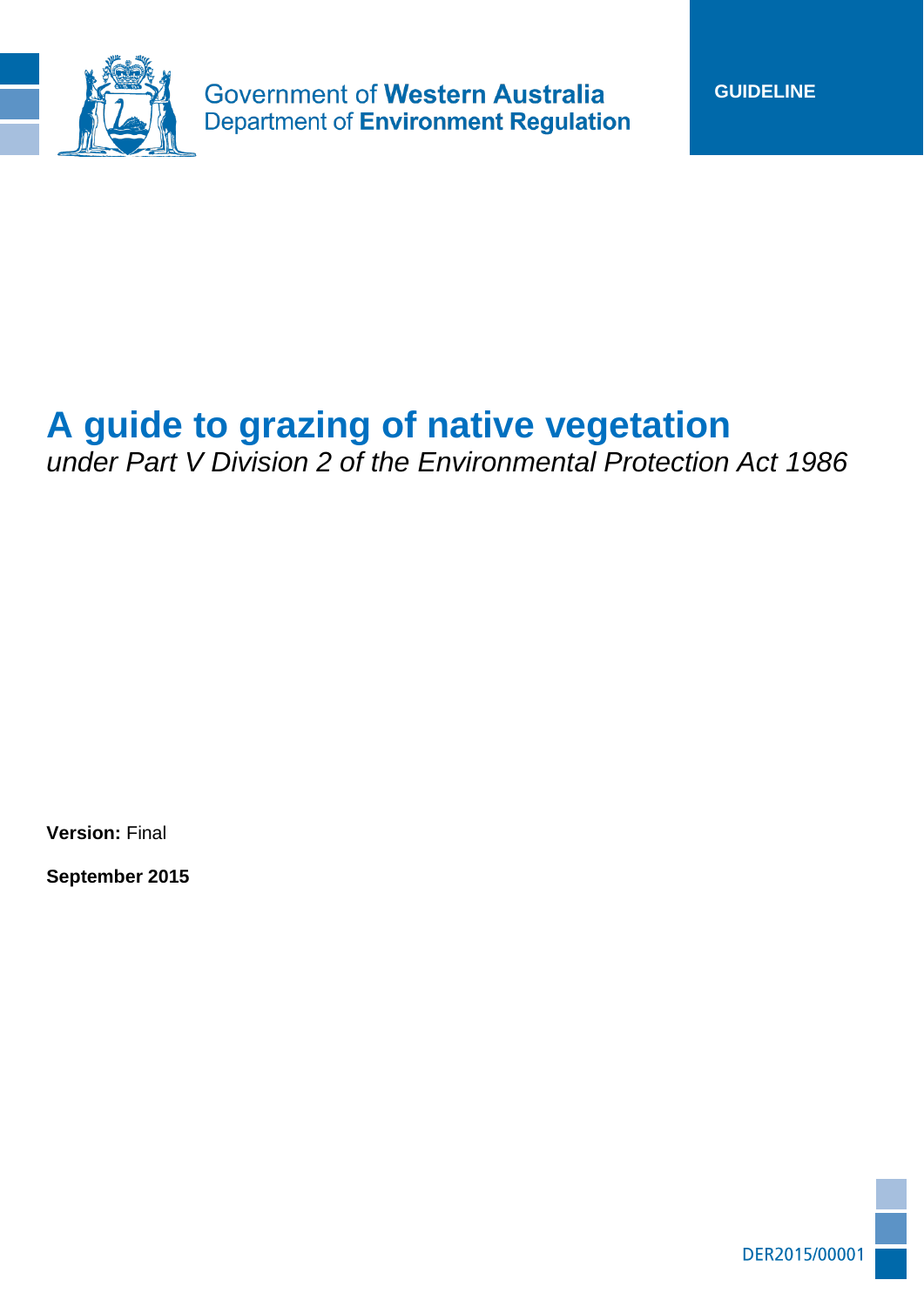#### **Produced and published by**

Department of Environment Regulation 168 St Georges Terrace, Perth, Western Australia

September 2015

#### **Copyright © State of Western Australia 2015**

All material is the copyright of the State of Western Australia. Permission is not given for any commercial use or sale of this material. No part of the contents of the publication may be reproduced by any process, electronic or otherwise, distributed, adapted, broadcast, performed in public or communicated to the public without the written consent of Department of Environment Regulation, except as permitted under the *Copyright Act 1968*.

#### **Disclaimer**

The information contained in this document is provided by the Department of Environment Regulation in good faith. However, there is no guarantee of the accuracy of the information contained in this document and it is the responsibility of users to make their own enquiries as to its accuracy, currency, relevance and correctness.

The State of Western Australia and Department of Environment Regulation and their servants and agents expressly disclaim liability, in negligence or otherwise, for any act or omission occurring in reliance on the information contained in this document, or for any incident or consequential loss or damage as a result of such act or omission.

The State of Western Australia is committed to providing quality information and has made every attempt to ensure the accuracy, currency, reliability and correctness of the information contained in this document. However, changes in circumstances and legislation after the time of publication may impact on the correctness or quality of this information.

In addition the accuracy, currency, reliability and correctness of links or references to information sources referred to or provided by third parties is outside the control of State of Western Australia and it is therefore the responsibility of the user to make their own decisions on information found on those external sites. Confirmation of any of the information provided in this document may be sought from the relevant originating bodies or the Department providing the information; however, users of this material should verify all relevant representations, statements and information with their own professional advisers.

The State of Western Australia and Department of Environment Regulation reserve the right to amend the content of this document at any time without notice.

The information contained in this document is general. It does not constitute, and should be not relied on as, legal advice. The State of Western Australia recommends that users of this information seek advice from a qualified lawyer on the legal issues affecting them before relying on this information or acting on any legal matter.

**Accessibility** This document is available in alternative formats and languages upon request.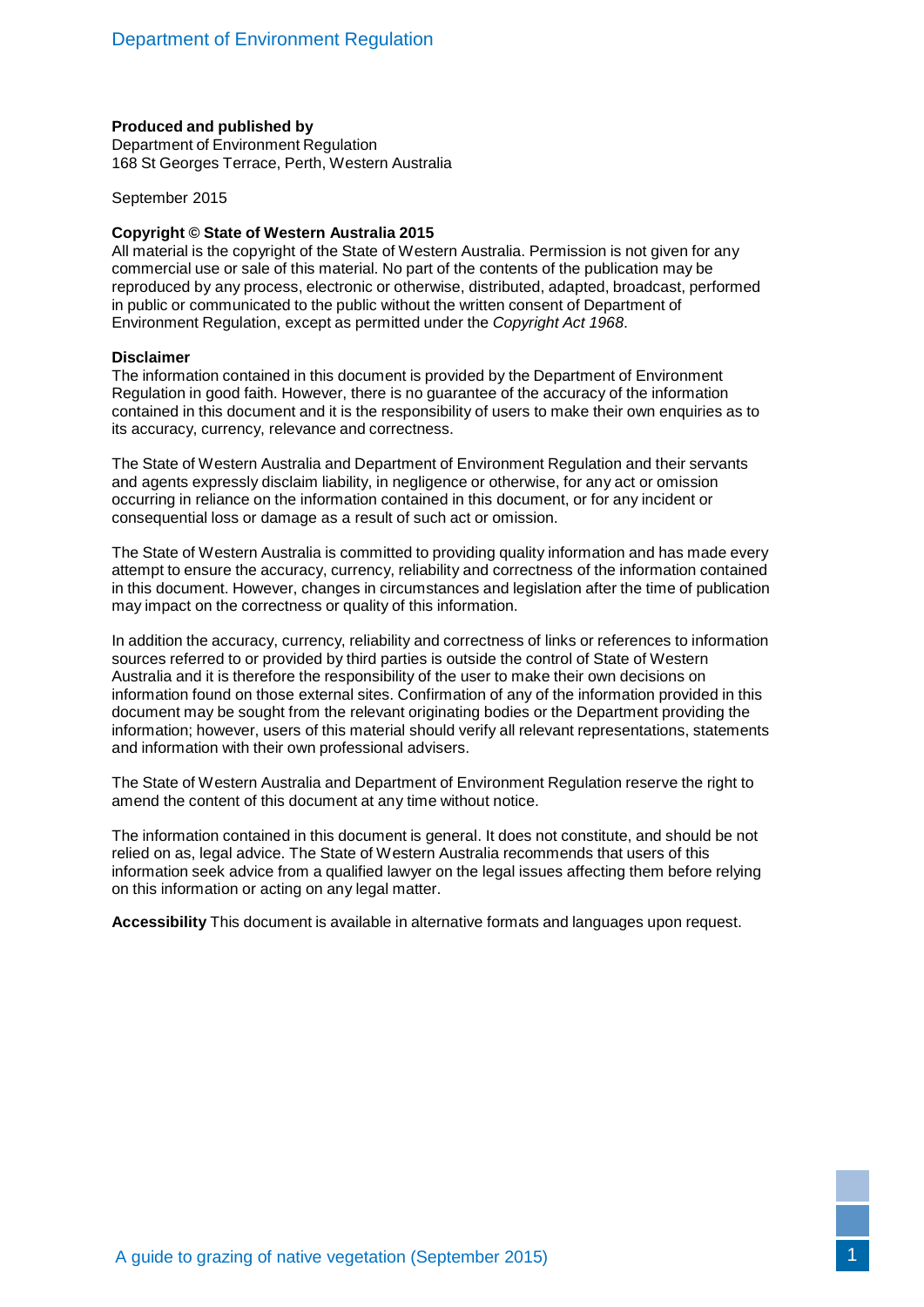# **Purpose**

This guideline sets out the requirements of the *Environmental Protection Act 1986* (EP Act) in relation to the grazing of native vegetation, including when grazing of native vegetation is clearing for the purposes of the Act. This guideline applies to all grazing of native vegetation on lands in Western Australia.

The information provided is to be used in conjunction with existing statutes, regulations and industry guidelines relevant to grazing.

# **Introduction**

Grazing of native vegetation is a common practice undertaken by farmers and pastoralists across Western Australia.

This guideline is intended to assist those landowners who allow their livestock to graze native vegetation to:

- understand the requirements that relate to grazing that is clearing under the EP Act; and
- provide guidance on when grazing constitutes substantial damage to native vegetation and is therefore clearing for the purposes of the EP Act.

# **Legislation**

#### *Environmental Protection Act 1986*

Under section 51C of the EP Act, clearing of native vegetation is an offence unless it is done under the authority of a clearing permit or an exemption applies.

There are two types of exemptions:

**Exemptions for low impact land management practices:** Prescribed in the *Environmental Protection (Clearing of Native Vegetation) Regulations 2004* (Clearing Regulations), these exemptions do not apply within environmentally sensitive areas (ESAs) declared by the Minister for Environment under section 51B of the EP Act.

ESAs are intended to prevent incremental degradation of important assets such as declared rare flora, threatened ecological communities or high value wetlands. ESAs primarily adopt areas established under other legislation (for example, areas covered by Environmental Protection Policies made under the EP Act, Ramsar convention wetlands or World Heritage properties listed under the *Environment Protection and Biodiversity Conservation Act 1999*), or based on Government endorsed policies and documents such as Bush Forever. ESAs can be viewed on Landgate's Shared Land Information Platform (SLIP) viewable through the WA Atlas, with instructions available at [www.der.wa.gov.au/nvp.](http://www.der.wa.gov.au/nvp)

**Exemptions for clearing authorised under a written law:** Listed in Schedule 6 of the EP Act, these exemptions apply regardless of whether the area is within an ESA.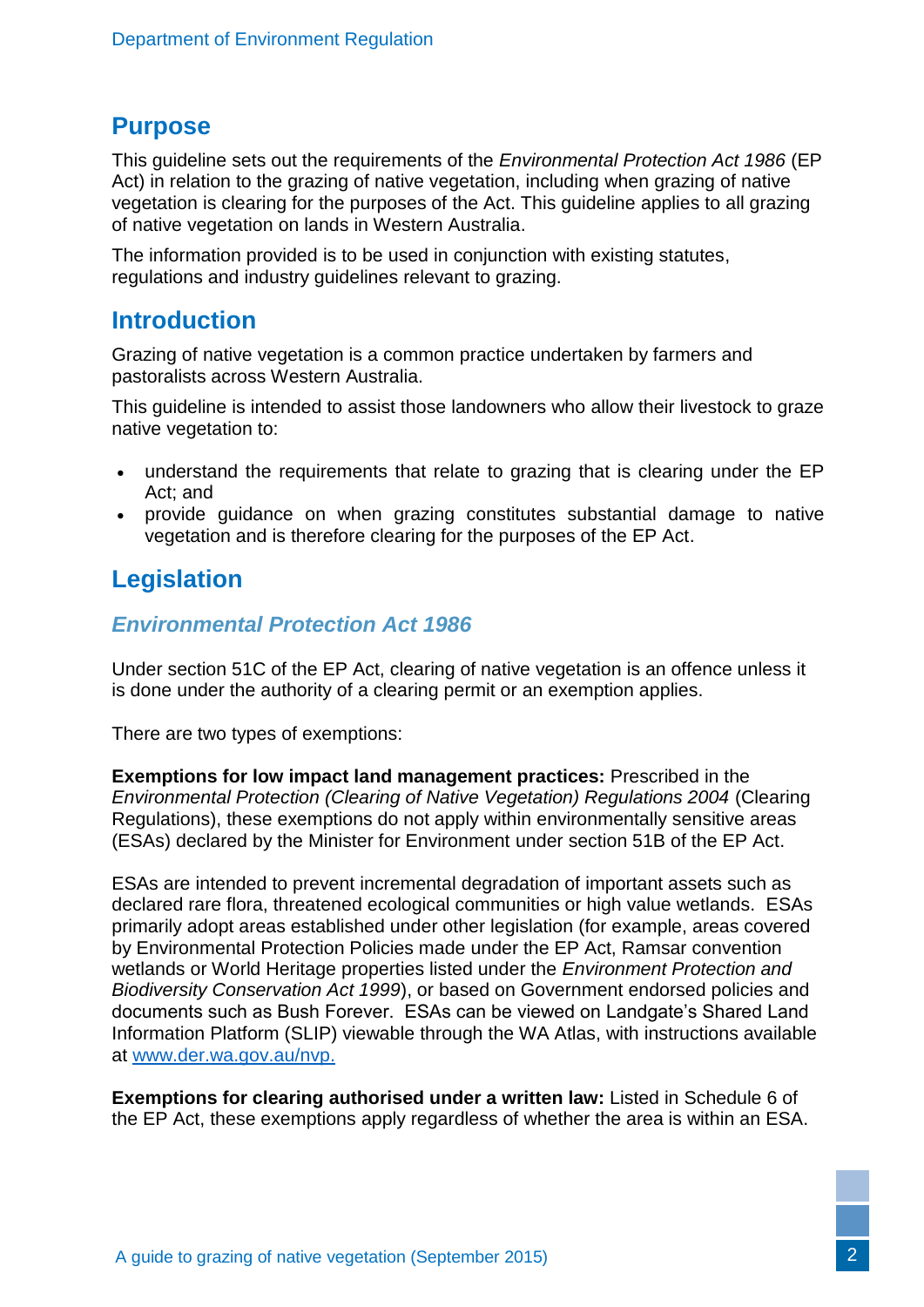Further information on exemptions is contained in *Guide 1 – [A Guide to the](http://www.der.wa.gov.au/our-work/clearing-permits/48-guidelines-clearing-permits)  [Exemptions and Regulations for Clearing Native Vegetation.](http://www.der.wa.gov.au/our-work/clearing-permits/48-guidelines-clearing-permits)*

Further information on ESAs is contained in *[Fact Sheet 24 : Environmentally Sensitive](http://www.der.wa.gov.au/your-environment/environmentally-sensitive-areas)  [Areas](http://www.der.wa.gov.au/your-environment/environmentally-sensitive-areas)*.

## *Exemptions for grazing of native vegetation under the EP Act*

There are two primary exemptions that apply to grazing:

- Clearing caused by the grazing of stock on land under a pastoral lease is exempt under Schedule 6, provided that the grazing is not in breach of the *Land Administration Act 1997*, the pastoral lease, or any relevant condition set or determination made by the Pastoral Lands Board.
- Clearing of land that was lawfully cleared within the preceding 20 years is exempt under item 14 regulation 5 of the Clearing Regulations, provided that the land has been used as pasture or for cultivation or forestry within those 20 years, and the clearing is only to the extent necessary to enable the land to be used to the maximum extent it was used in those 20 years. This exemption does not apply within ESAs as described above.

### *What is native vegetation?*

Sections 3A and 51A of the EP Act and regulation 4 of the Clearing Regulations define "**native vegetation"** as:

indigenous aquatic or terrestrial vegetation.

Native vegetation does not include vegetation that was intentionally sown, planted or propagated unless –

- (a) that vegetation was sown, planted or propagated as required under this Act or another written law; or
- (b) that vegetation is of a class declared by regulation to be included in this definition.

Intentionally sown, planted or propagated vegetation is defined in regulations as native vegetation if the planting was funded (wholly or partly) by a person who was not the owner of the land for the purpose of biodiversity conservation or the management of salinity, erosion, soil acidity or waterlogging; or where the intentionally planted vegetation is subject to a binding agreement, for example a conservation covenant or agreement to reserve under the *Soil and Land Conservation Act 1945.*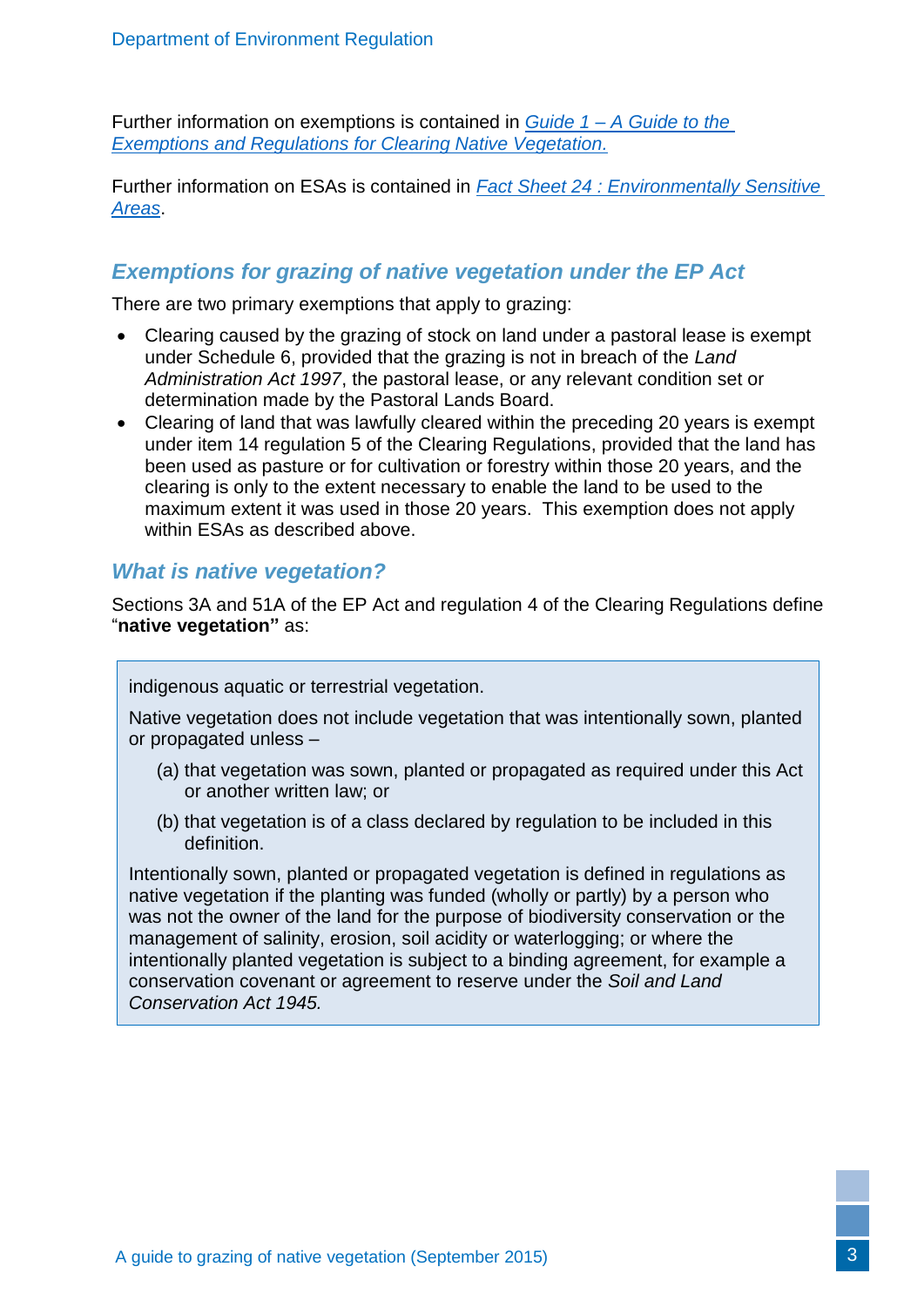## *What is clearing?*

Section 51A of the EP Act defines **"clearing"** as:

the killing or destruction of; or

- (a) the removal of; or
- (b) the severing or ringbarking of trunks or stems of; or
- (c) the doing of any other substantial damage to,

some or all of the native vegetation in an area, and includes the draining or flooding of land, the burning of vegetation, the grazing of stock, or any other act or activity, that causes -

- (d) the killing or destruction of; or
- (e) the severing of trunks or stems of; or
- (f) any other substantial damage to,

some or all of the native vegetation in the area.

It is therefore necessary to determine when grazing causes substantial damage, and is therefore clearing for the purposes of the EP Act.

# **Grazing and "substantial damage"**

In administering the EP Act, DER will apply the following guidance in determining whether or not the grazing of stock constitutes substantial damage and is therefore clearing:

Sustainable grazing at levels that are consistent with existing, historic grazing practices where such grazing does not result in significant modification of the structure and composition of the native vegetation is not considered to be clearing. By way of example, the Smiths rotate their sheep in the native vegetation on their property over the winter months for substitute fodder. The Smiths have undertaken this practice for many years. The same species of native vegetation regenerate each year and the composition and structure is substantially unchanged.

Grazing that involves the severing of stems or taking leaves or minor branches, but does not compromise the long term health of the native vegetation, is not considered to be clearing.

The most visible indications of substantial damage caused by grazing to native vegetation include:

- death:
- ringbarking;
- excessive defoliation, root loss or uprooting.

Inadequately managed grazing of native vegetation can eventually lead to unwanted ecological changes such as loss of protective ground cover, reduced rain and nutrient